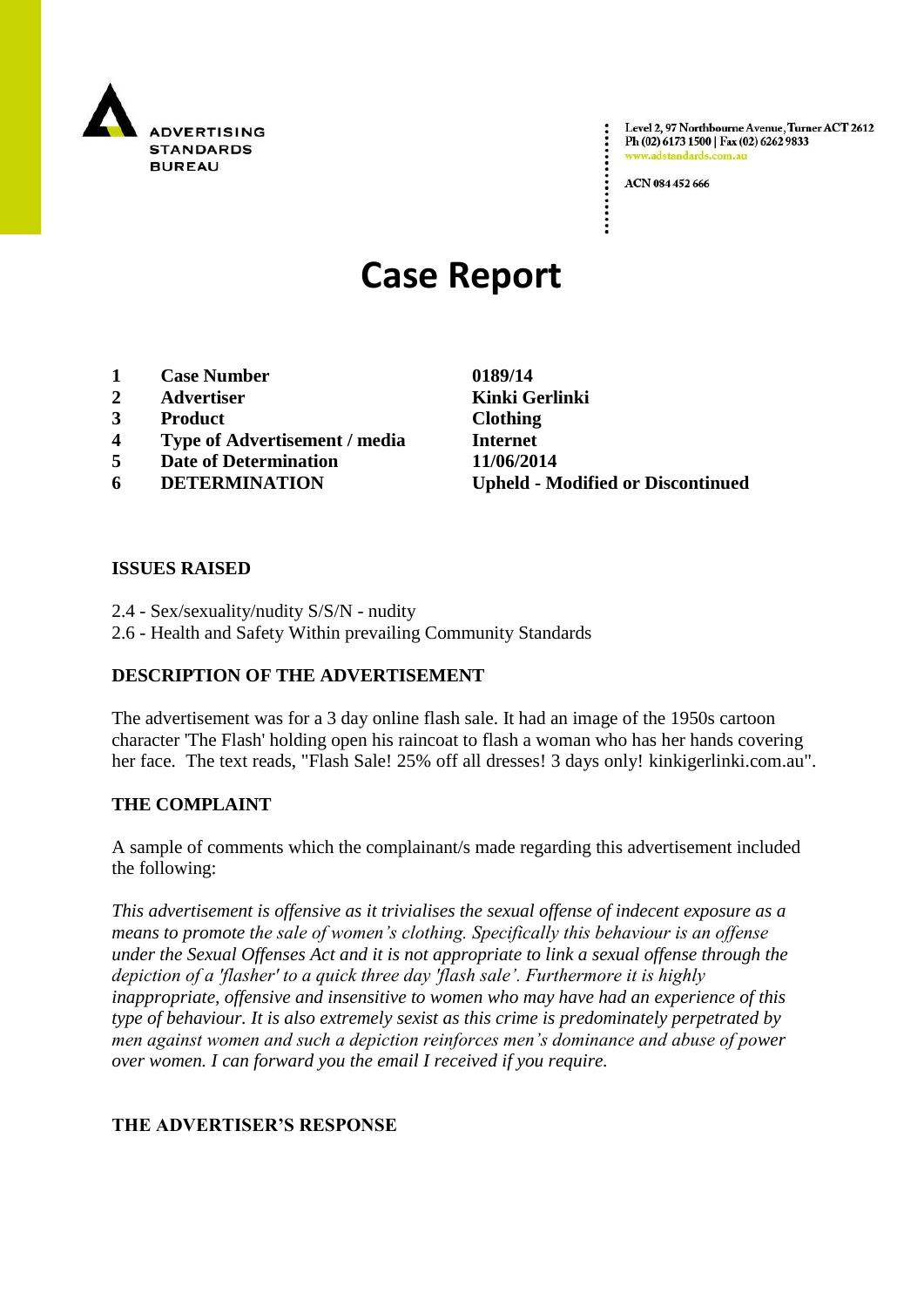Comments which the advertiser made in response to the complainant/s regarding this advertisement include the following:

*The advertisement was for a 3 day sale and was only emailed to our in house mailing list and advertised through our facebook subscribers and on our website. It was put up on the 8th May 2014 and removed 12th May 2014 after the sale had ended. We often use references from vintage popular culture for our advertising as it is in sync with our overall aesthetic. As a company that consists of 16 female staff members and only one male (our director) we have always taken pride in empowering our female clientele and would never have intentionally trivialised something as serious as sexual assault.*

#### **THE DETERMINATION**

The Advertising Standards Board ("Board") considered whether this advertisement breaches Section 2 of the Advertiser Code of Ethics (the "Code").

The Board noted the complainants' concerns that the advertisement depicts an image of a man from the back that suggests he is exposing himself which is an offense and trivialises the act of indecent exposure.

The Board viewed the advertisement and noted the advertiser's response.

The Board considered whether the advertisement was in breach of Section 2.4 of the Code. Section 2.4 of the Code states: "Advertising or Marketing Communications shall treat sex, sexuality and nudity with sensitivity to the relevant audience".

The Board noted advertisement was a promotion sent to email addresses of people who have chosen to subscribe. The promotion is for a "Flash Sale" and features a figure with a mask on of the superhero "the flash' and standing with a coat held open facing a woman. The woman has her hands over her face. The text around the image includes web details of the business place and details of the sale.

The Board noted that it is not possible to see what the man is wearing under his coat and considered that whilst the combination of the style of coat and the man's bare legs do amount to a commonly held perception of what a "flasher" looks like there is no detail.

In the Board's view the image did suggest nudity and the suggestion of nudity in connection with the text "flash sale " amounts to a depiction that would bring the idea of nudity and inappropriate exposure to the minds of children. The Board considered however, that the email promotion is directed to a very limited audience and that shoppers who had subscribed to the distribution list for the store are likely to be adults. The Board considered that an adult audience would easily identify with the superhero character the flash and draw the association with the flash sale.

The Board determined that the advertisement did treat the issue of sex, sexuality and nudity with sensitivity to the relevant audience and did not breach Section 2.4 of the Code. The Board considered Section 2.6 of the Code. Section 2.6 of the Code states: "Advertising or Marketing Communications shall not depict material contrary to Prevailing Community Standards on health and safety".

The Board noted that it had previously upheld a complaint where the use of a similar image was used (Boettcher Realty 0145/14). The Board noted that in that case "the use of the words "expose yourself" and the image of the man are consistent with a depiction of "flashing?. The Board noted that this is a depiction of behaviour which is illegal and that the text "expose yourself? was condoning if not encouraging such behaviour. The Board considered that the suggestion of "flashing? is clearly intended, in the context of the real estate signage, to relate to the property and its marketing. However the Board considered that the depiction and